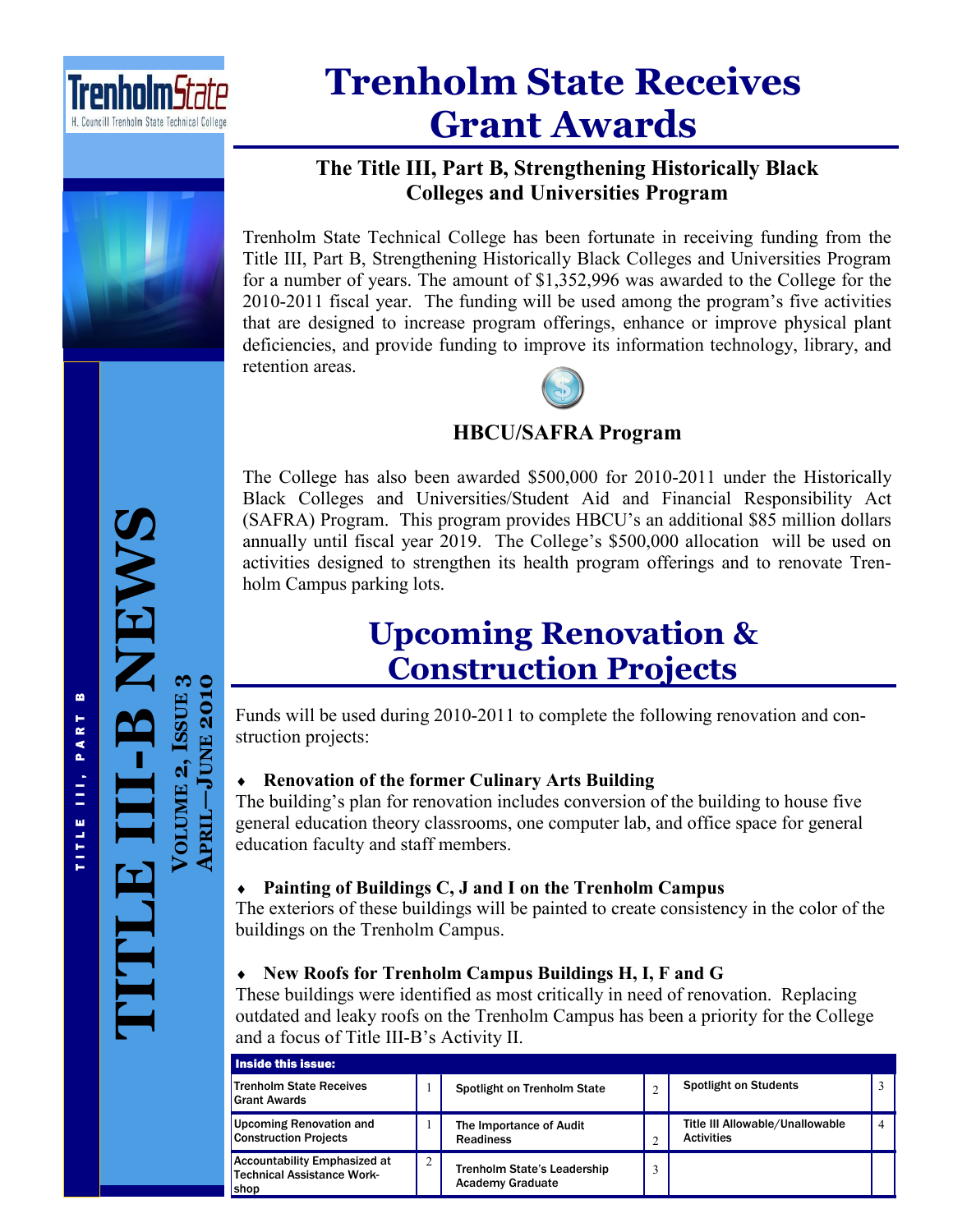## **Accountability Emphasized at Title III-B Technical Assistance Workshop**

 One of the most elusive concepts in management is accountability. In leadership roles, accountability is the acknowledgment and assumption of responsibility for actions within the scope of a role or position, encompassing the obligation to report and be answerable for resulting consequences.

### **There are five basic requirements for creating accountability.**

- **Understood Goals -** The team must understand what they are trying to achieve;
- **Buy in** The team must believe in the goal and be a part of the success;
- **Benchmarks and a Quantifiable Result** We need milestones and a result that can be measured;
- **Two-way Feedback** Feedback from the supervisor to the subordinate and from the subordinate to the supervisor is a must; and
- **Evaluation -** Once a goal is accomplished, celebrate the success. Do not avoid criticism if performance falls short.

 To be successful, all participants must be held accountable. Lack of accountability causes the subordinate to lose respect and to question a supervisor's commitment, which can undermine the entire organization. Once accountability becomes a part of the organization, you will see improved results and more satisfied employees.

*Mrs. Arlinda Knight, Title III Director, at Trenholm State's Display Table*

The 2010 Technical Assistance Workshop sponsored by the National Association of HBCU Title III Administrators, Inc. was held on June 21-24, 2010, in Orlando, Florida.

The purpose of the annual workshop was to provide participants with up-to-date information regarding regulations, reporting, and other programmatic requirements and issues.

The workshop also provided an opportunity for participating colleges to showcase their institutions with a display table. Trenholm State's table contained both informational and recruitment items. Thanks to the Trenholm State Foundation, the Student Services Division and Continuing Education for providing the display table items.

## **Why is Audit Readiness Important?**

**Spotlight on Trenholm State**

- **Helps you carry out your current responsibilities**
- **Assures taxpayers that funds are used for intended purposes**
- **Identifies potential issues BEFORE an audit discloses them**
- **Gets rid of audit phobia**
- **Tells all stakeholders that you have**
	- **established a strong system of internal controls**
	- **complied with laws and regulations**
	- **maintained adequate records**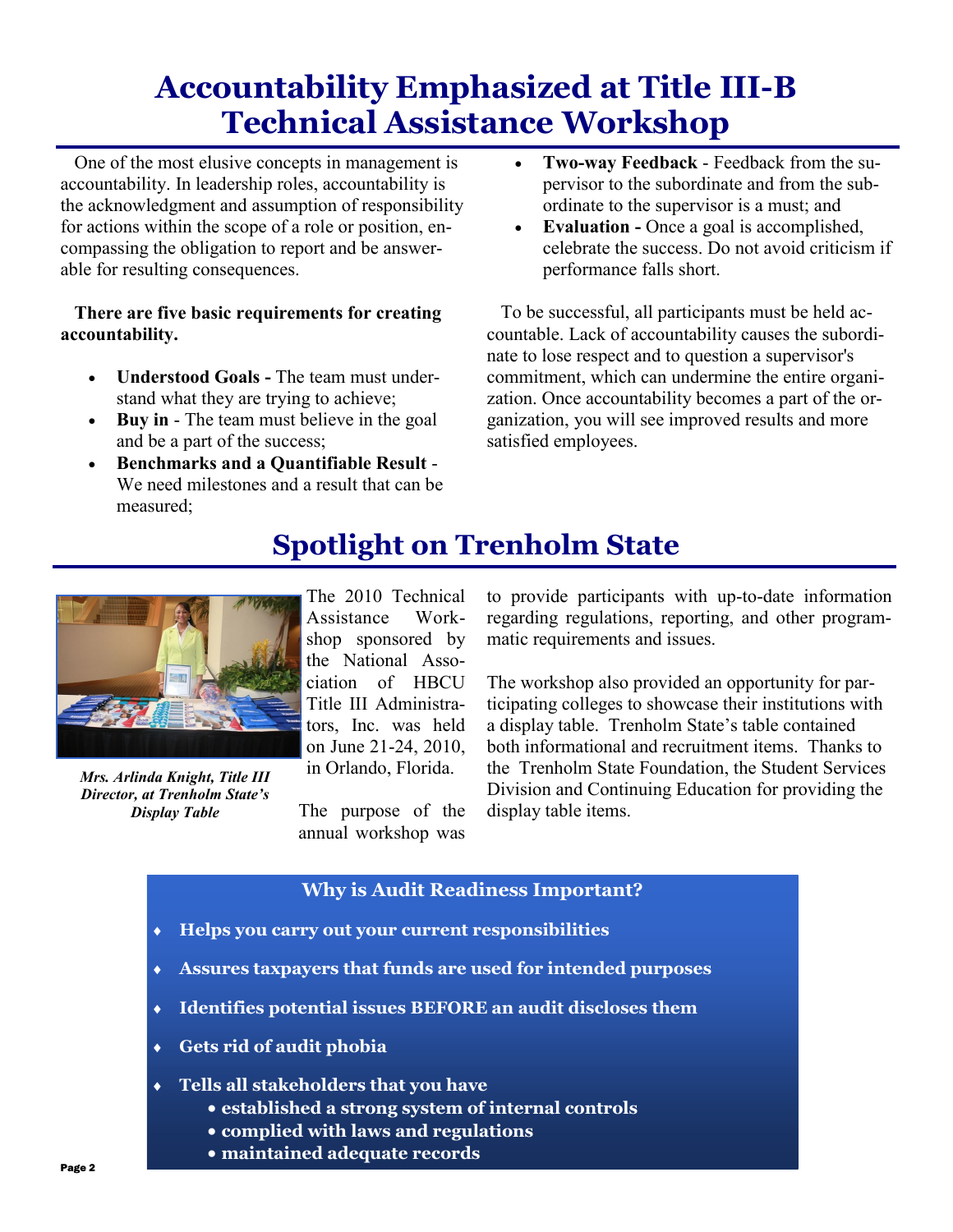## **Trenholm State Employee Among Recent Graduates from the Alabama Community College Leadership Academy**



Mrs. Arlinda Knight, Title III Director, recently graduated from the Alabama Community College System Leadership Academy. Mrs. Knight is Trenholm State's most recent graduate from the one-year program, and her participation costs were funded through

Title III-B's Activity I (Faculty and Staff Development program). **Mrs. Arlinda Knight**

The Academy was established in 2000 and is cosponsored by the University of Alabama's College of Continuing Studies and Education in cooperation with the Alabama Community College System, the

University of Alabama System, and the Alabama Commission on Higher Education.

The Academy's mission is to prepare community college leaders by enhancing their leadership and management skills for an environment of change and to promote active partnership within postsecondary education institutions.

The Academy provides a unique opportunity for participants to redefine the dimension of leadership needed to be effective in the 21st century, interact with colleagues, sharpen their individual leadership skills, collaborate on research projects, and have numerous opportunities for personal and professional growth and development.

## **Spotlight on Students**

## **Trenholm Students Win in State and National SkillsUSA Competitions**



*(L-R)* **Tammy Carlisle, Silver Medal Winner; Antoinette Jones, Gold Medal Winner; and Amanda Hern, Bronze Medal Winner, at the Skills USA State Competition**

Thirty students participated the SkillsUSA State Competition on April 26-27, 2010, in Birmingham, Alabama. **Gold Medal** winners included the following: Delithia Brooks, Venina Caffey, Norma Fredrickson, Andre Hawkins, Antoinette Jones, Rodney Jordan, Melissa Kelly, Steven Sayers, Natasha Shepard, Kelly Thomas, and Roderick Thornton. **Silver Medal** winners included the following: Amerika Brown, Tammy Carlisle, Brandie Gill, Michael Maxwell, Jacob Perry, Ingrid Rivers, and Linda Waugh. **Bronze Medal** winners included the following: Lalomi Atwa, Vernachelle Brown, Mallory Coleman, Napoleon Davis, Amanda Hern, Charis Redding, Alana Rosales, and Erica Williams.

Ten students participated in the SkillsUSA National Competition June 20 – 26 in Kansas City, Missouri. They were Delithia Brooks, Venina Caffey, Norma Fredrickson, Brandie Gill, Andre Hawkins, Antoinette Jones, Rodney Jordan, Melissa Kelly, Steven Sayers, and Roderick Thornton.

Steven Sayers won a **Gold Medal** for Job Interview. Delithia Brooks (First AID/ CPR), along with Andre Hawkins and Rodney Jones (both RTV) placed in the top ten in their categories.



**Steven Sayers, Gold Medal Winner, at SkillsUSA National Competition**